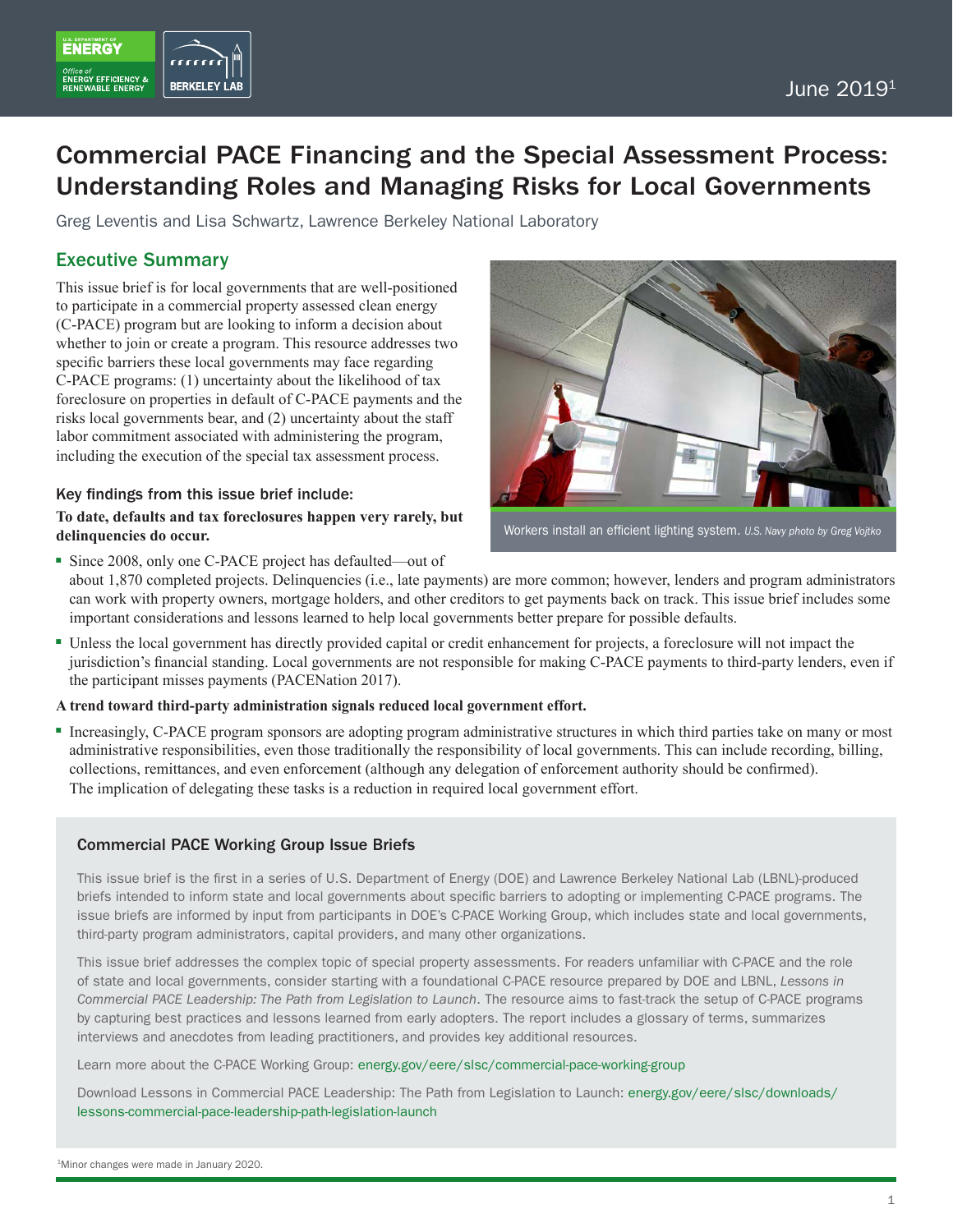#### **Recording, billing, collections, and remittances are the main C-PACE special assessment tasks.**

- Third-party program administrators or lenders often carry out some or most of these tasks, and the market is trending toward increased third-party (and decreased local government) responsibilities.
- Even where local governments take on these tasks, C-PACE assessments will generally require similar, or the same, effort as other special assessments.
- In general, C-PACE assessments only make up a small fraction of the overall number of special assessments a local government will process in a given year.

#### **The enforcement process follows existing law (same as other special assessments).**

■ An emerging development in some states and local governments is allowing enforcement to be carried out by third parties, which could expedite the resolution of nonpayment for capital providers and limit local government involvement. However, there must be a state and local legal framework for allowing third parties to carry out enforcement and a clear process for enforcing the lien.<sup>2</sup> Delinquencies in C-PACE payment have occasionally occurred, but are usually resolved through coordination among the taxing authority and the affected parties to bring payments current.

## Introduction

Commercial property assessed clean energy (C-PACE) financing can provide multiple benefits for states, local governments, and the communities they serve, including economic development, job creation, increased property values, and advancement of energy goals. However, local governments may be cautious about joining or creating C-PACE programs, due to (1) uncertainty about the staff labor commitment associated with administering a C-PACE program, and (2) uncertainty about the likelihood of tax foreclosure (or tax sale) on properties, triggered through default of C-PACE payments. By considering the special assessment process, the options for program administrative structure, and how the two interact, local governments can estimate the potential commitments associated with joining or creating a C-PACE program.<sup>3</sup> These three factors vary according to jurisdiction, and this issue brief provides a framework for local governments to assess their specific circumstances.

The framework addresses how C-PACE may affect local government operations, the roles a local government may play, and what that means for local government's staff and resource commitments. The following questions are important for each jurisdiction to keep in mind while reading this issue brief: What does existing law say? How does the special assessment process work? Who is responsible for performing the special assessment? How long does the special assessment take? Are statewide or regional C-PACE programs available to opt into? What are the implications for the level of effort and risk the local government must take on?

This brief first covers the C-PACE process and administrative models. Next, it covers the special assessment process and then homes in on C-PACE assessments. The conclusion summarizes key findings and lessons learned.

## Overview of the C-PACE Process and Administrative Models

This section describes key points in the C-PACE process, different program administrative models and why they matter, and explains the roles that various entities may play, which can directly impact the level of effort required for a local government participating in C-PACE.

#### C-PACE Process

Enabling C-PACE statutes—passed at the state level—describe the role of local governments in a C-PACE program. Existing law typically vests statutory authority to impose, bill, collect, and enforce special assessments or other taxes with local governments (i.e., municipalities, counties, or both). C-PACE statutes "piggyback" on these existing authorities. The state legislature must determine energy improvements constitute a public benefit similar to other public improvements (e.g., roads and water lines), which the local government secures through levying special assessments. Enabling C-PACE law generally dictates that, in accordance with the state's existing laws for collection of special assessments, local governments will collect C-PACE special assessments in the same manner as real property taxes or special assessments in the state.

Figure 1 illustrates one way the C-PACE process might unfold for a participating project, including the entities that may be involved and potential transactions among them. Many variations on each of these steps exist, as program models and legal and policy contexts may differ greatly. For example, in some jurisdictions the property owner may apply for funding and seek the mortgage holder's

<sup>&</sup>lt;sup>2</sup>Some states that aim to allow third party enforcement "have attempted to address these concerns by making changes to their state and/or local enabling legislation to clearly differentiate the legal classification for the C-PACE assessment and also describing alternative enforcement procedures by which the C-PACE assessment may be legally enforced by a private party" (Coleman, 2019).

<sup>&</sup>lt;sup>3</sup>A special assessment is a recording of a liability to the local government (i.e., payment obligation) in exchange for an investment that benefits the property owner. In the case of C-PACE, a property improvement usually involves energy enhancements. A lien on the property secures the assessment and obligates the property owner to repay the investment in the improvement (LBNL 2016). C-PACE assessments are voluntary and typically viewed as special tax assessments because they are separate from actual real property taxes and are voluntary rather than mandated—they do not apply to all properties in a jurisdiction.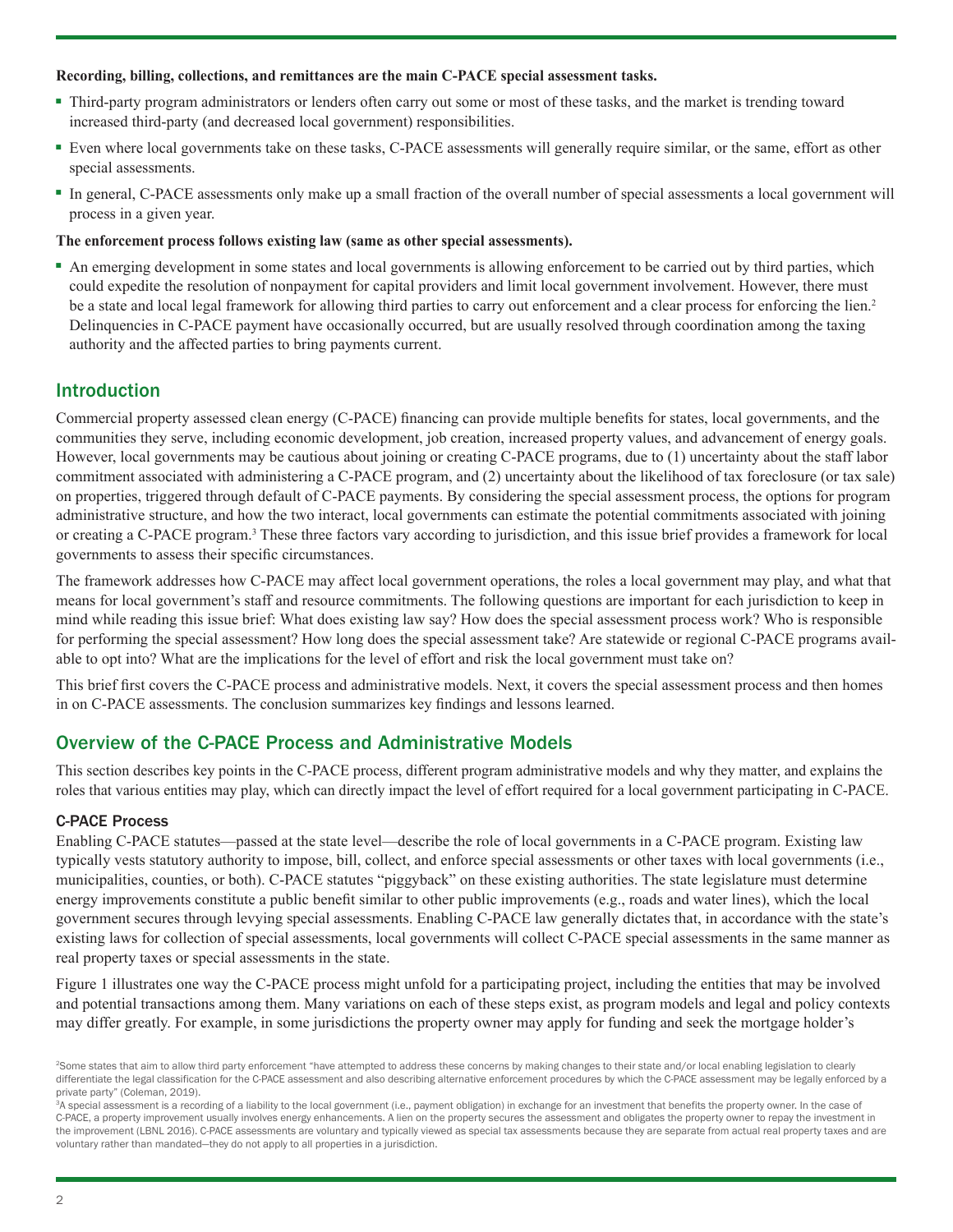

Figure 1. A simplified overview of one C-PACE process model. Flows of funds are shown in green, with flows of goods and services in orange.

consent to secure the special assessment with the mortgaged property.4,5 When consent is granted and the project is approved, a capital provider—a third-party capital provider, the district itself, or the local government, depending on how the program is set up furnishes the project funds to make the approved property improvements. The property owner repays the project funds through the sponsor or tax authority (i.e., the local government, an outsourced program administrator, or a regional or state government-sponsored entity), who, if they are not the capital provider, remits the payments to the capital provider.

## C-PACE Program Administrative Models

The administrative structure of a C-PACE program determines which entities (e.g., local government, higher-level administrative entity, or a third party) take on various program roles and responsibilities and can significantly impact the level of effort required from a local government. The administrative structure is often determined in the state's enabling statute, particularly for statewide programs, as described below.

Table 1 describes various program models and provides examples of where each model has been employed. For example, under the limited or no state support model, the Sonoma County Energy Independence Program (SCEIP) manages all aspects of the program, an approach that was more common when C-PACE first began. In contrast, the strategic state support model in Texas authorizes program administrators to perform nearly all program tasks. Local governments only need to perform three tasks: record the lien on the property, include a notice of the assessment with the property tax bill and, if necessary, collect past-due assessments (Heydinger, 2017).

The industry is trending away from local government administration of programs and toward more standardized programs administered by third-party entities, such as a statewide program administrator or joint powers authority. If a third party administers a program (e.g., a nonprofit organization, state-sponsored administrator, or private sector administrator), a spectrum of involvement can exist for the local government, from significant involvement, such as taking on all special assessment process tasks, to nearly no involvement.

This brief next looks at the general special assessment process (responsibilities of a local government, regardless of its involvement in a C-PACE program) then revisits the process, examining the implications and considerations of adding a C-PACE program. Because both the special assessment process and the structure of C-PACE programs can differ significantly, the focus is on the essential parts of each—high-level tasks that will be a part of any special assessment or C-PACE process.

4Obtaining mortgage holder consent is not required in every program but is best practice.

<sup>5</sup>Another potential variation from the model depicted in Figure 1 is how funds may be disbursed. In some jurisdictions, lenders provide project funds to the property owner; in others, funds may be disbursed to the contractor. Project funds may be disbursed as an upfront payment or in tranches as project milestones are completed (usually for larger projects).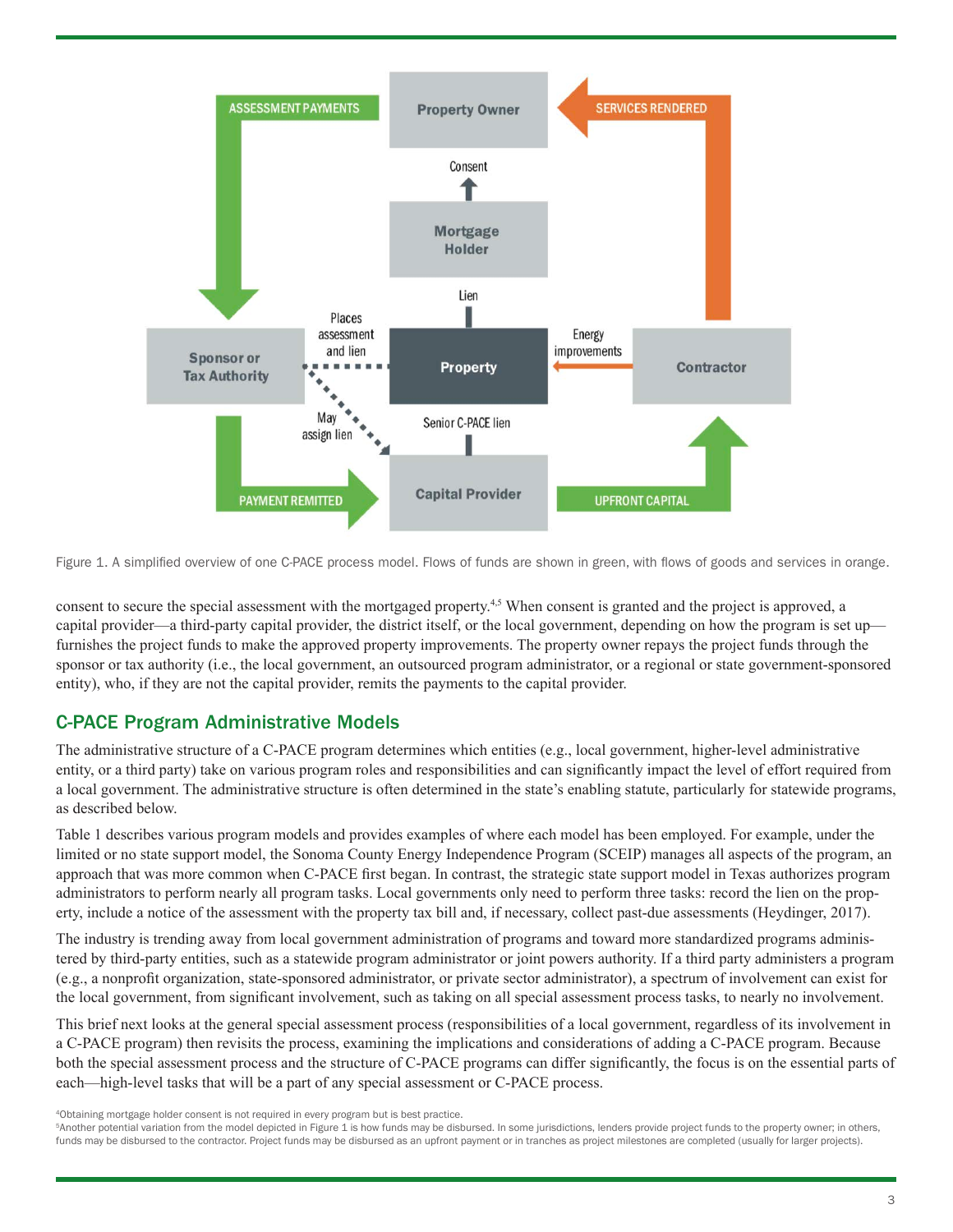## Table 1. C-PACE Program Administrative Structures (adapted from NASEO 2016)

| <b>Model</b>                             | <b>Description</b>                                                                                                                                                                                                                                                                                                                                                                                                                                  |
|------------------------------------------|-----------------------------------------------------------------------------------------------------------------------------------------------------------------------------------------------------------------------------------------------------------------------------------------------------------------------------------------------------------------------------------------------------------------------------------------------------|
| <b>Statewide</b>                         | · One statewide administrator (government agency or affiliated entity); may hire a third party to take on some<br>or many of the program administrator roles;<br>. Local governments opt into the statewide program, as no locally administered programs exist;<br>· Structure directed by enabling legislation;<br>· Examples: Colorado, Connecticut, Rhode Island, and Utah.                                                                      |
| <b>State and Local</b><br><b>Option</b>  | · Statewide program coexists with locally or privately administered programs;<br>· Structure directed by enabling legislation (often allows multijurisdictional or joining programs);<br>· Implementation may or may not be statewide but is open to any locality that opts in;<br>· Examples: Michigan and New York.                                                                                                                               |
| <b>Strategic State</b><br><b>Support</b> | · State gives guidance (e.g., technical assistance and model forms) to local and private program<br>administrators:<br>• Following the state guidance is not required; programs can access resources developed at the state level or<br>operate as they see fit; and<br>· State agencies or state-level actors may be involved in stakeholder engagement. Texas launched under this<br>structure, and several other states have expressed interest. |
| Limited or No State<br><b>Support</b>    | · No (or limited) state-level involvement;<br>· Programs are locally or privately driven;<br>· Examples: California and Ohio.                                                                                                                                                                                                                                                                                                                       |
| Regional                                 | · Programs from multiple states collaborate to coordinate program standards across states;<br>. The Mid-Atlantic PACE Alliance is in the process of coordinating for consistency across multiple programs in<br>Maryland, Virginia, and Washington, D.C.; and<br>• To date, this has been voluntary and has not involved changes to existing administrative structures.                                                                             |

## Special Assessment Process Overview

Special assessments (which are separate charges from real property taxes) pay for specific, publicly owned goods and services that provide public value, such as fire protection, sewer systems, schools, and sidewalks.<sup>6</sup>

The tasks of levying (i.e., adding), billing (i.e., invoicing), collecting, and enforcing special assessments—collectively, the special assessment process—can vary widely from state to state and by local jurisdiction. These differences can include how jurisdictions carry out special assessments and what entities are responsible for the overall process, as well as specific tasks within the process. For example, different tasks may be the responsibility of the treasurer's office, assessor's office, tax collector's office, or recorder's office. For the local government to charge a property a special assessment, the property must be in a special assessment district. Although practice varies, certain tasks will be a part of any special assessment process, as described below.

#### Recording

Recording is the process of formalizing an assessment on an individual property by documenting the existence of a lien on the local government's public land records.<sup>7</sup> This may be in the form of a certificate, memorandum, or a full agreement. The process serves as evidence of the existence and terms of a special assessment on the subject property, allowing any party reviewing the title record of that property to see the assessment. These processes create a legal obligation on the property, involving filling out forms with information about the special assessment district, the participating property, and the obligation, and entering that information into a system used to maintain the public record (e.g., the tax roll). $8$ 

<sup>&</sup>lt;sup>6</sup>C-PACE, in contrast, works through the special assessment process as a way to pay for privately owned goods (e.g., building energy improvements) that provide public value, such as energy savings and associated benefits (SCEIP, 2012).

<sup>7</sup>A lien is a "legal right to a property in the event of nonpayment of an assessment or other obligation (e.g., mortgage). A taxing authority places the lien to secure a special assessment and may assign the lien to another party" (Leventis, Schwartz, Kramer, & Deason, 2018).

<sup>8&</sup>quot;The [tax] roll serves as legal evidence of tax liens. Components included in the tax role [sic] may include: valuation date, taxable status date, property location and class, total assessed value of the property (including land and improvements), full market value, assessor's oath, etc." ([https://www.investopedia.com/terms/t/tax-roll.asp\)](https://www.investopedia.com/terms/t/tax-roll.asp). For example, the County of San Mateo, California, requires information about the special assessment district, total amount of the assessment, total number of parcels in the district, current contact information for property taxpayers, the resolution authorizing the charges, and the compensation agreement with the county [\(https://controller.smcgov.org/special-assessments-taxes-or-charges](https://controller.smcgov.org/special-assessments-taxes-or-charges)).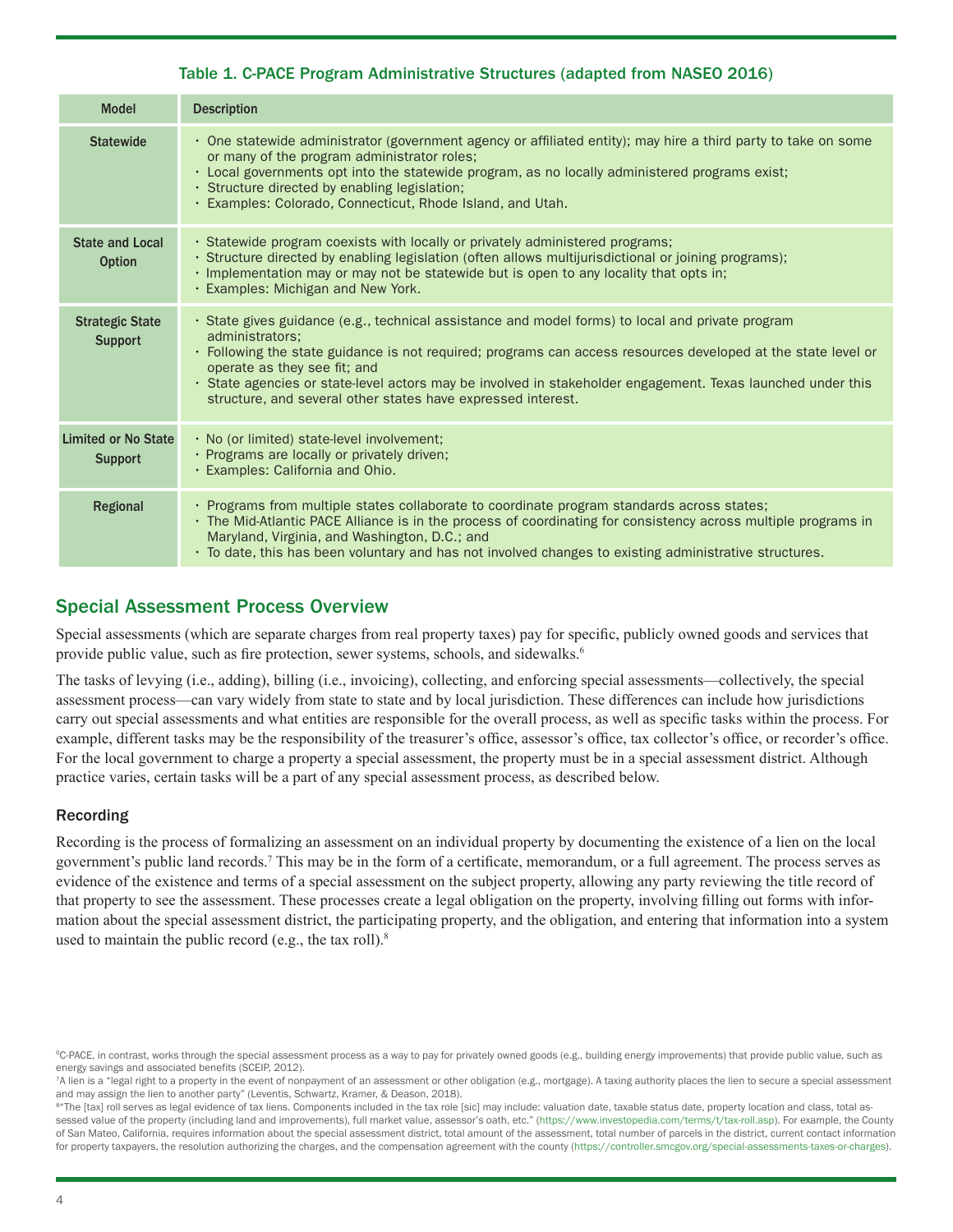#### Billing

Once a local government officially records an assessment on a property, it can bill and collect taxes for the purposes of the different assessments on that property (i.e., property tax and special assessments). The jurisdiction will determine the amount to charge each property based on criteria such as the needs of the district and the assessed value of the property. Billing involves invoicing the owner of the property for the assessed amount owed. Administrators may assign each special assessment district a code to identify and distinguish it from other charges. Usually, a billing software system generates invoices that include the property tax assessment, plus any special assessment charges. The owner receives the bill by mail or electronically. Frequency varies by jurisdiction but is commonly once or twice a year.

#### Collections and Remittances

Bills include due dates for payment to the local government. If the local government receives payment after that date, the owner is delinquent. Often, a grace period comes after the deadline, during which the local government assigns no penalty.<sup>9</sup> The responsible government department deposits remittances (i.e., payments sent) into the accounts of each of the special assessment districts, often automated through the software system.

#### Enforcement

If a property is delinquent on its taxes or special assessment payments after a certain period (which varies by jurisdiction), the property is in default. Depending on the underlying statutes for how local governments enforce special assessment liens, the lienholder may enforce the lien through a tax sale. A tax sale may be a tax deed sale (i.e., a direct foreclosure on the property), whereby proceeds from the sale of the property cure the delinquent assessment, or a tax lien sale (i.e., selling the assessment lien on the property), whereby proceeds from the sale of the tax lien cure the delinquent assessment.10

Tax lien sale and foreclosure practices differ by state. Generally, after a certain period of delinquency, a notice of default is filed with the recorder's office, with any other lienholders, and with the public (e.g., in the newspaper) (Loftsgordon, n.d.). The borrower then has a grace period to pay delinquent obligations. If the property owner does not pay off the arrears (i.e., the amount owed), the lienholder or local government registers a notice with the recorder's office, and the property or lien goes to auction.<sup>11</sup> The proceeds pay off the creditors in order of seniority.

### C-PACE in the Special Assessment Process

Just as the special assessment process may vary widely by jurisdiction, C-PACE program administration models and task delegation vary by jurisdiction, with important implications for the participation of local governments.

State-enabling legislation governs the C-PACE process. Such statutes may also reference other applicable state laws and local requirements. Local governments may be required to approve ordinances to formally adopt C-PACE in their jurisdiction. Where enabling legislation, other laws, and local ordinances do not provide specific guidance, the program administrator, the capital provider, and the property owner typically use contracts to settle how they will carry out unaddressed aspects of the process (Sherman, 2018). A significant implication is that enabling legislation and other laws may directly delineate whether local governments are authorized to delegate process tasks (and what part of those tasks) to third parties. Of particular importance is whether a local government may assign the C-PACE assessment lien. Examples of third-party assignment exist for each of the C-PACE process steps, in whole or in part. Some programs (e.g., Missouri, Texas, and Arlington County, Virginia) use third parties for all or nearly all tasks.

C-PACE-enabling legislation and other laws may also dictate the processes themselves (e.g., whether the lender can bill the C-PACE charges directly and separately or whether they must appear on the property tax bill, requiring the local government to take some part in billing).12 Delegating these tasks gives rise to important considerations at each stage of the process.

<sup>10</sup>Twenty-nine states conduct tax lien sales:<https://www.investopedia.com/terms/t/tax-sale.asp>. Once the lienholder sells the tax lien, the taxing authority should be able to recoup unpaid taxes. Tax lien sales may eventually lead to foreclosure and transfer of the property to the party that buys the lien.

11<https://www.zillow.com/foreclosures/overview/what-is-a-foreclosure/>

<sup>12</sup>In Massachusetts, for example, a C-PACE charge must appear on the property tax bill, meaning that the program cannot delegate billing to a third-party lender (O'Malley, 2018).

<sup>9</sup>Once assessment payments are delinquent, local governments may apply penalties in the form of significant interest charges to the delinquent amount. In some states, local governments may auction outstanding tax debts to third parties, sometimes known as a "tax lien sale." In these cases, the auction winner pays the outstanding debt, collects the penalty interest, and can take ownership of the property after a certain amount of time—see the Enforcement section later in this brief. Depending on state laws and local requirements and processes, the time between a payment being delinquent and a tax foreclosure could be several years.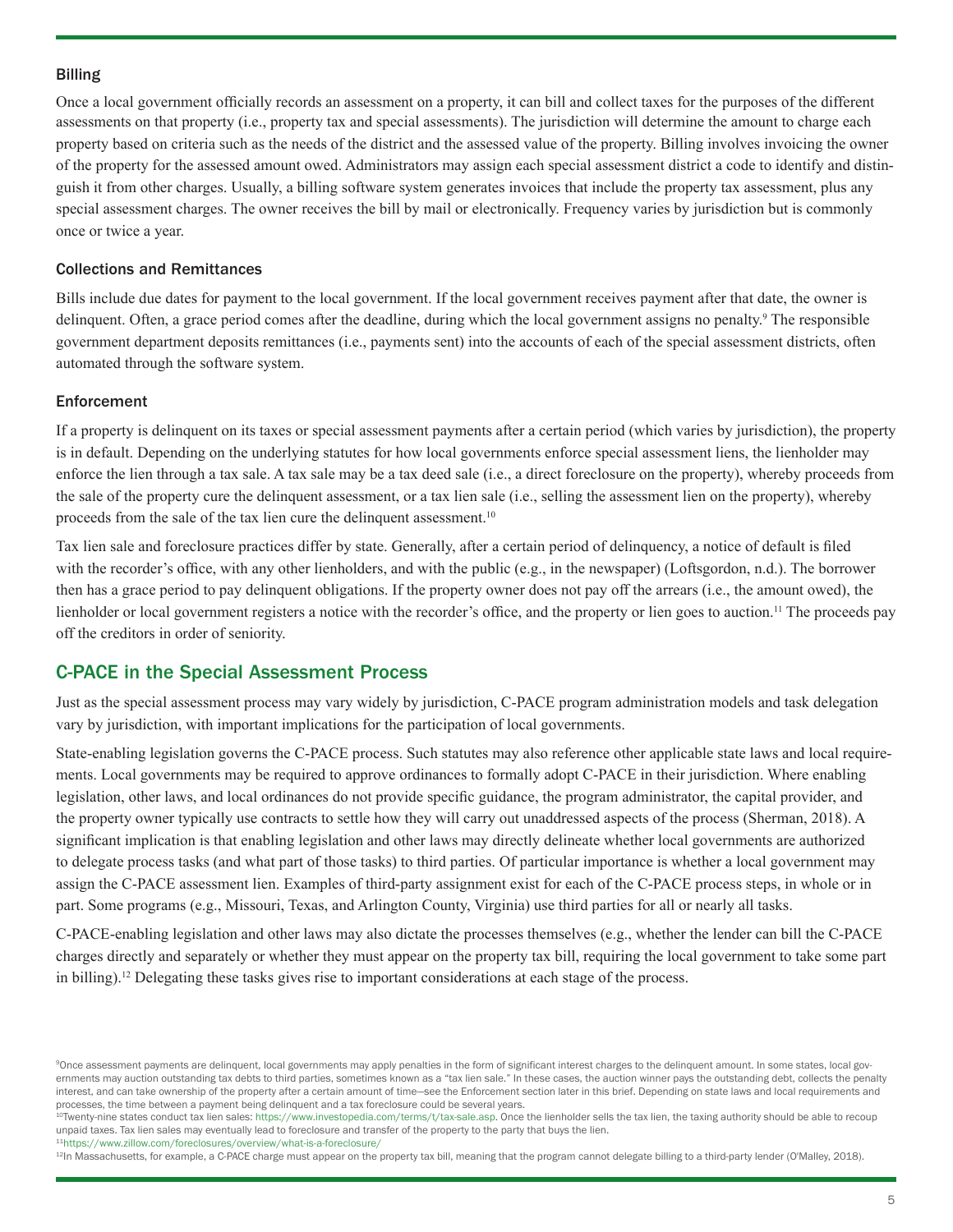#### Program Administration

A local government may need or elect to be involved in one or more of the following program administration tasks:

- Program marketing Funding projects
- Generating project leads Engaging third parties
- 
- 
- 
- Determining eligibility Overseeing third parties.

Whether and how the local government participates in these tasks determines their required effort level. Typically, other entities perform portions of these tasks. For example, determining eligibility can include underwriting (usually by the lender); processing applications and additional documentation to ensure that applicants meet any minimum program requirements (usually outsourced to the program administrator); and verifying that an applicant can legally enter into a contract on the property—which can sometimes be less straightforward and require more time to confirm (e.g., if the property has multiple owners).

Where local governments engage third parties as program administrators, they may identify and recruit potential candidates that are a good match for the program and oversee their work.<sup>13</sup> Even where local governments are not the C-PACE program administrator, they may encourage building owners to participate through promotion of the program (e.g., through traditional marketing, a website, or social media).

## Considering C-PACE in Each Step of the Special Assessment Process

As illustrated in Table 2, a local government's level of effort to participate in C-PACE may be gauged by three factors: (1) how much of the process the local government can and will delegate; (2) the number of projects per year; and (3) effort to complete an individual project, if the local government is in charge of developing projects. Following Table 2 is an outline of the major steps of the assessment process and the local government's role in and responsibilities for each step.

#### Table 2. C-PACE Process Tasks: Drivers of Required Level of Effort

| <b>Potential Issues</b>                                                                                  |                                                                                                                                                                                                                                                                                                                                                                                                                                                                                                                                                                                                                                                                                                                                                                                                                                                                                                                                                                                                                                                                                                                                                                                                                                                                                                                                                                                                                |
|----------------------------------------------------------------------------------------------------------|----------------------------------------------------------------------------------------------------------------------------------------------------------------------------------------------------------------------------------------------------------------------------------------------------------------------------------------------------------------------------------------------------------------------------------------------------------------------------------------------------------------------------------------------------------------------------------------------------------------------------------------------------------------------------------------------------------------------------------------------------------------------------------------------------------------------------------------------------------------------------------------------------------------------------------------------------------------------------------------------------------------------------------------------------------------------------------------------------------------------------------------------------------------------------------------------------------------------------------------------------------------------------------------------------------------------------------------------------------------------------------------------------------------|
| $(1)$ How<br>Much of<br>the Process<br>the Local<br>Government<br><b>Can and Will</b><br><b>Delegate</b> | • Local governments often delegate much of the C-PACE process to third parties, depending on what program<br>administrative structure allows and what they feel is appropriate and necessary;<br>. What parts of the process may be delegated depend on existing law and the C-PACE program structure;<br>• For some programs, the local government manages all process steps (e.g., SCEIP); for others, the local government<br>has virtually no involvement (e.g., Show Me PACE, Missouri) (Carlock, 2018; Campbell, 2018); and<br>· For programs administered at state or regional levels, local governments tend to assume at least some process<br>roles when they opt into the program. The industry trend is toward programs in which local governments take on<br>fewer of the special assessment process responsibilities.                                                                                                                                                                                                                                                                                                                                                                                                                                                                                                                                                                            |
| (2) How Many<br>Projects a<br>Program<br><b>Does Each</b><br>Year                                        | · Although most C-PACE programs are growing, most process only a few projects per year;<br>• For programs administered over a wide geographic area with multiple participating local governments, only a<br>portion of projects will be in any individual jurisdiction—even for programs with a significant project volume;<br>In 2017, the median number of projects per program was two (i.e., half of all programs in 2017 had two or fewer<br>projects) <sup>14</sup> (PACENation, 2018); and<br>· A program's number of projects varies by year.                                                                                                                                                                                                                                                                                                                                                                                                                                                                                                                                                                                                                                                                                                                                                                                                                                                          |
| $(3)$ How<br><b>Much Work</b><br>an Individual<br><b>Project Will</b><br><b>Take</b>                     | . Larger projects and projects in which the ownership structure of the property or mortgage holder is complex (e.g.,<br>an LLC or trust where the decision maker is not immediately apparent, or legal authority to enter a contract must<br>be determined) take more time; <sup>15</sup><br>· Sales of C-PACE portfolios or individual projects may mean projects must go through the recording stage multiple<br>times to ensure the public record accurately reflects the current lienholder;<br>• Enforcement actions could require added staff time and, potentially, effort by legal counsel. A few programs allow<br>delegation of enforcement to a third party (e.g., a lender or program administrator)(Campbell, 2019). Because<br>lenders have made the vast majority of C-PACE loans in jurisdictions in which local governments are directly<br>or operationally responsible for enforcement (many jurisdictions that allow third party enforcement are newer<br>programs and most have not yet closed projects), some capital providers are "cautiously evaluatingmarkets<br>[that allow third party enforcement]" (Coleman, 2019).<br>• The time spent recording, billing, collecting, and remitting payments can be minimal. It should be approximately<br>the same level of effort as special assessments more generally. Local governments may charge fees to cover<br>costs of the process. |

<sup>13</sup>Missouri's Show Me PACE program, for example, has a representative from each participating local government on an advisory board for the program (Campbell, 2018). <sup>14</sup>Programs range from those limited to and run by a single local government, to statewide programs involving dozens of local governments, to program administrators operating in multiple states.

<sup>15</sup>Each project will be different in terms of staff time required. SCEIP, in which Sonoma County is responsible for all aspects of the program, reports spending around 6-8 hours on straightforward projects, which turn around in a few weeks; more complex projects could take several months to turn around (Carlock, 2018). Boulder County, which participates in Colorado's statewide program and handles C-PACE special assessment tasks for the program, says that each project takes minimal time (Weissmann and Allshouse 2018).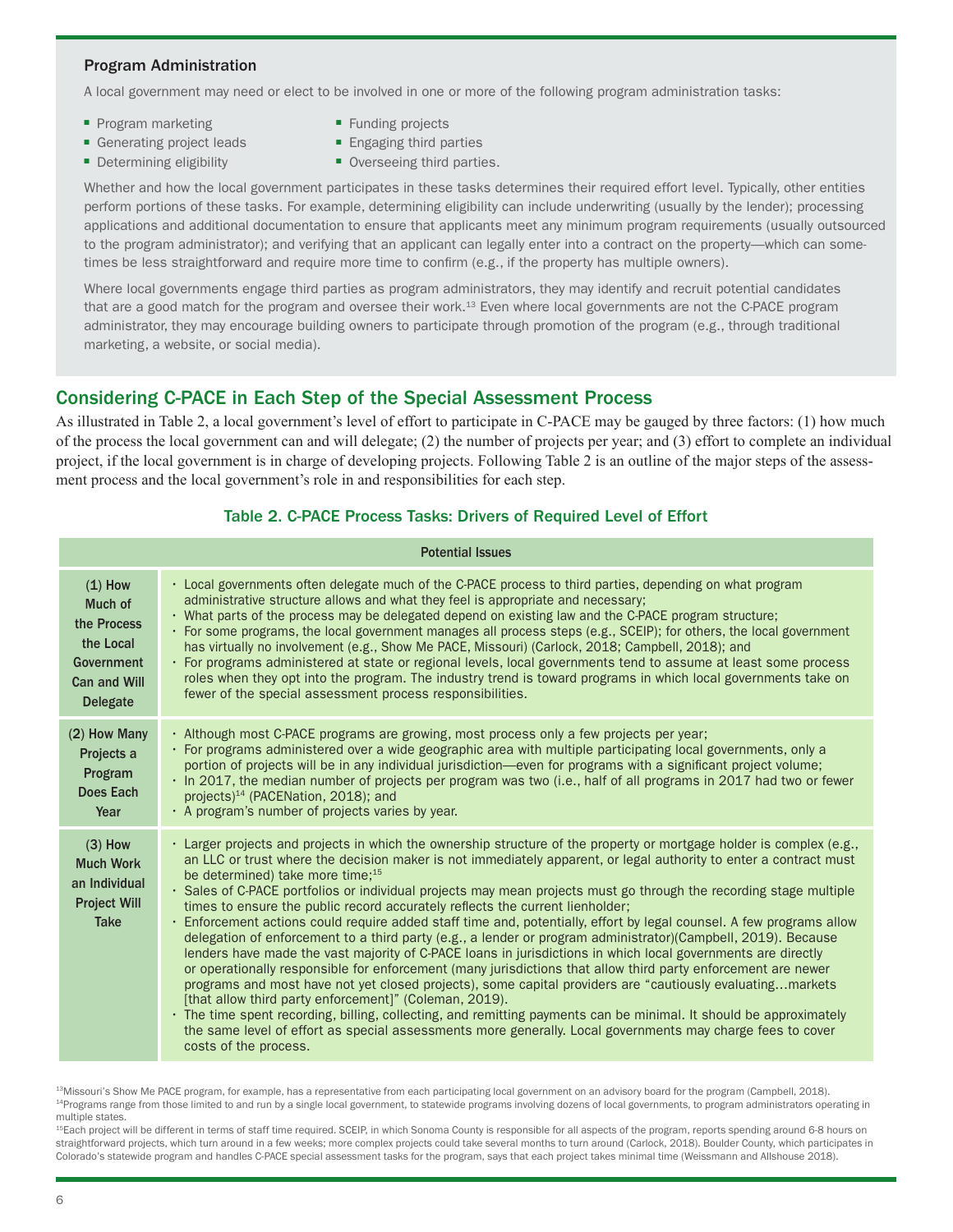#### Establishment of Assessment Lien

The local government must first legally establish the assessment, depending on any requirements laid out in the enabling state statute or local statutes, as well as the guidelines and documents adopted by a program administrator. Typically, the local government or its representative legally establishes assessment in the following ways:

- Enters into some form of contract with the property owner
- Imposes a special assessment on a particular property through the adoption of a resolution
- Adds the special assessment payment amount as a charge on the property tax bill.

#### Recording

Recording for C-PACE is generally similar to recording for other special assessment districts, where the local government is the entity responsible for adding information about a special assessment to the public record, regardless of C-PACE program structure. Depending on the enabling statutes or documents adopted by a program administrator, to perfect the legal validity of a lien, it may be necessary to add ("certify") the relevant assessment payment installments (or schedule of payment installments) to the tax bill.

Typically, the local government receives documents and enters the information into the public record. If a local government uses an online system, however, adding that documentation to the public record is essentially delegated to a third party (e.g., the lender or third-party program administrator).

For a traditional special assessment district, recording is a one-time task; however, C-PACE lienholders may sell their C-PACE loans to other parties or into secondary markets. If a third-party lender is the original party listed to receive assessment payments, the local government will need to record the reassignments so that it knows where to direct remittances if it is responsible for that task.16 This takes about the same time as the original recording (Dykes 2018; Weissmann and Allshouse 2018).

#### Billing, Collections, and Remittances

Together, billing, collections, and remittances (i.e., segregating and distributing the C-PACE portion of the property tax payment to the right lender) are the main ongoing tasks in the C-PACE process. In most jurisdictions, these activities occur once or twice per year.<sup>17</sup>

Upon receipt of a C-PACE assessment payment from a property owner, the responsible government department remits the amount received into the appropriate account designated by the program administrator (i.e., the local government, an outsourced program administrator, a statewide entity, or a capital provider). Tax bills typically break out C-PACE special assessments as a separate line item (or charge) from the real property taxes and other special assessments, although the C-PACE assessments may appear in a separate bill. In addition, the amount of an individual C-PACE assessment installment is not calculated based on a mill rate like property taxes, but is simply a reflection of the fixed annual payment of principal and interest on the original C-PACE financing amount.18 In other words, local governments do not calculate C-PACE special assessment installment amounts, but rather, the program administrator typically provides the local government a schedule for the fixed payment amounts, for a specified term, for each subject property to add to the property tax bill.

If the C-PACE statute specifies that delinquent C-PACE assessments should be treated like other delinquent property taxes, the local government with the statutory right to bill and collect, or its assigned representative, can collect C-PACE special assessments as part of its regular billing and collection procedures for real property taxes and other special assessments. Enabling legislation and local requirements dictate what is possible. For example, Massachusetts law requires that the C-PACE charge appear on the property tax bill (O'Malley, 2018), whereas in Texas, lenders generate and send their own bills to participants.19

Local governments often use information technology (IT) to manage billing, collections, and remittances. Types of IT systems vary widely, from custom systems made specifically for one entity, to off-the-shelf systems that come with technical support.<sup>20</sup> Some systems have not been able to accommodate a flat payment and may not be able to break out the difference between principal and interest. Local governments may need to modify these systems manually or enlist a third party to carry out these tasks (Gabrielson, 2018). The capacity to add these features is system-specific—for example:

<sup>&</sup>lt;sup>16</sup>In some cases, the program administrator oversees remittances and is listed in the public record, so the local government would not need to record a sale of the loan. 17In some jurisdictions, authorities may remit C-PACE payments much more frequently (for example, up to 12 times per year in Colorado) (Weissmann and Allshouse 2018). 18"The mill rate is the amount of tax payable per dollar of the assessed value of a property. The mill rate is based on 'mills.' It is a figure that represents the amount per \$1,000 of the assessed value of property, which is used to calculate the amount of property tax" ([https://www.investopedia.com/terms/m/millrate.asp\)](https://www.investopedia.com/terms/m/millrate.asp).

<sup>&</sup>lt;sup>19</sup>If a lender collects payments, there is no need to remit the payments to another party. In some programs, the local government remits payments to the third-party program administrator, who in turn remits payments to participating lenders. Either approach has advantages from a lender's perspective. Direct billing gives the lender more flexibility and control, whereas including the C-PACE charge on the property tax bill could potentially lead to higher repayment rates in jurisdictions that do not allow partial payments of tax bills. <sup>20</sup>In some states, one software company may dominate the market, serving many local governments' IT system needs for the special assessment process. In Connecticut, this has worked to the program's advantage; one software company serves most local governments in the state. The Connecticut Green Bank, the statewide C-PACE program administrator, worked with this company to create an adder that handles the C-PACE assessments so most local governments are able to include them in their billing (Dykes, 2018).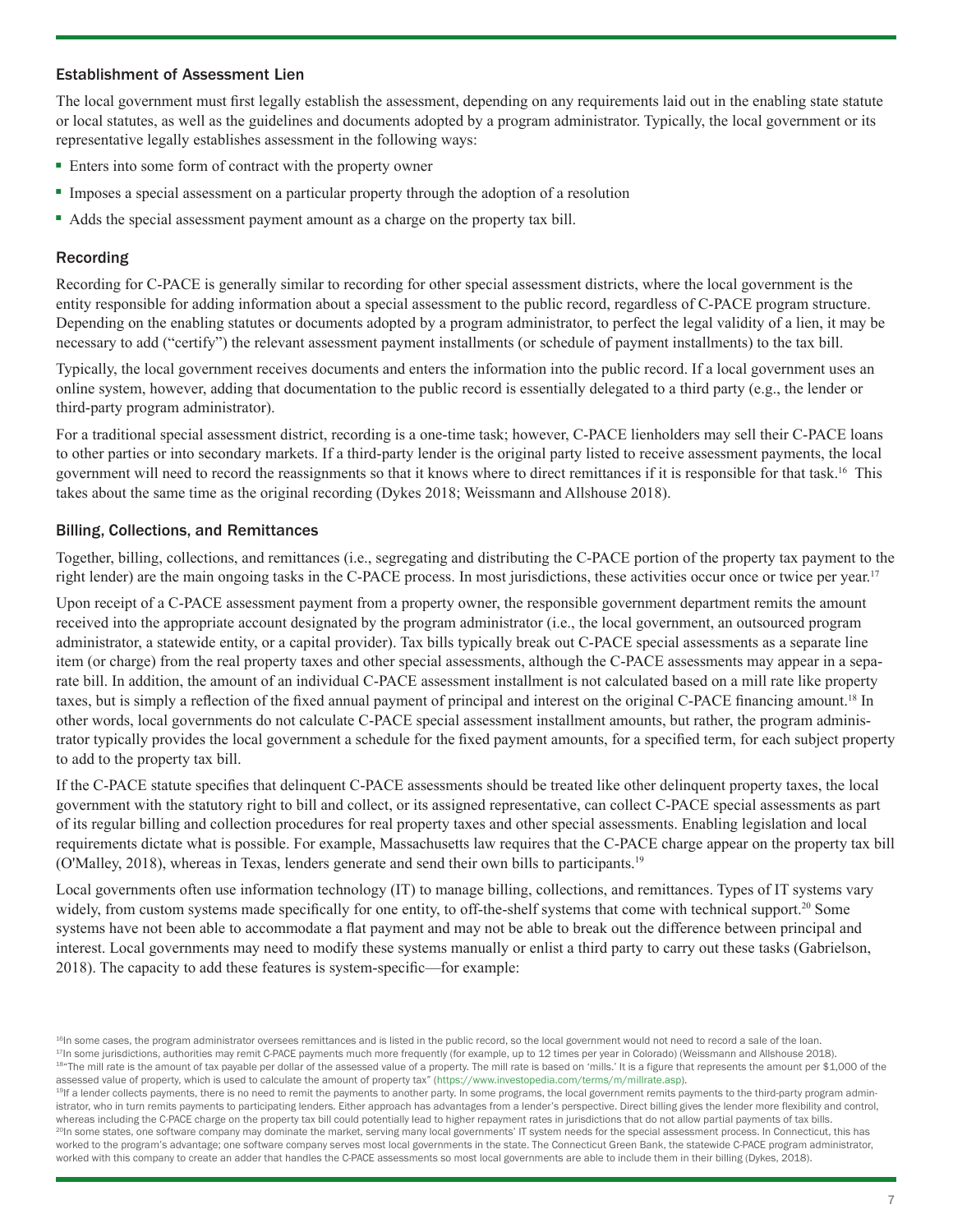- Sonoma County, California, has an older, custom system but was able to add C-PACE to bills through the system in the same way it adds a charge for other special assessment districts, such as fire stations or school districts (Carlock, 2018);
- Arlington, Virginia, decided to minimize its role in private C-PACE transactions and has delegated responsibility for billing and collections to capital providers. In the process, the county avoided significant costs to modify its IT systems for a small volume of C-PACE transactions annually (Dicke, 2018); and
- In Colorado, the statewide program administrator provides the C-PACE payment amounts to local governments. The local governments annually add the charge to the tax bill once the statewide administrator gives them the amount to charge (Weissman and Allshouse, 2018).

Local governments commonly hire third parties to perform or support these process steps for C-PACE, just as they may already use third parties to handle other tasks, or parts of other tasks, in the property tax assessment process.<sup>21</sup> Local governments may charge their normal fees to perform these tasks or may recover costs in other ways (Leventis, Schwartz, Kramer, & Deason, 2018).

#### Enforcement

Enforcement is the action taken to recover outstanding C-PACE payments, ultimately through a tax sale or tax foreclosure. Underlying C-PACE statutes typically bar extinguishing C-PACE assessment liens, even in a foreclosure.<sup>22</sup> Local governments recover the amounts owed in arrears through the proceeds of the tax sale or foreclosure process; the future balance and schedule of C-PACE assessment payment obligations transfer to the new owner.

Nonpayment situations mark an important difference between C-PACE and Residential PACE (R-PACE). C-PACE arrangements generally involve more sophisticated borrowers (i.e., commercial property owners), for whom a foreclosure will not directly impact their personal finances or living situation. Commercial properties also tend to have multiple lienholders who, through loan covenants, must be informed of and agree to building owners securing other debt with the property, and who require notification of a property tax delinquency to make a protective advance to preserve their security interest.

C-PACE enforcement follows existing laws and local protocols, so the process will be the same as for other special assessments. Enforcement rights often travel with the lien (i.e., the lienholder has the right to initiate tax sale proceedings; in some programs the lien is assignable to a third party, such as a lender) (Dykes, 2018). If rules allow assignable liens, a third-party lender may be the creditor on a C-PACE project—not the local government, as in the case of a normal special assessment. In that case, the third party is the entity with an interest in initiating a tax sale or tax foreclosure in the event of nonpayment. Depending on the state, the enforcement process may be carried out through the local government (i.e., judicial) or independently (i.e., non-judicial).23 Program sponsors and administrators should confirm whether state and local laws authorize a third party to initiate an enforcement action.<sup>24</sup>

If laws and program structure allow assignable liens and nonjudicial foreclosures, the role of local governments in this aspect of the process may be more limited.25 Unless the jurisdiction has directly provided capital for projects or some credit enhancement, a foreclosure will not impact the jurisdiction's financial standing. As PACENation has noted, "At no time is the local government responsible to make C-PACE assessment payments to the C-PACE financiers" (PACENation, 2017).

#### *Enforcement Process*

Once a property owner has missed an initial payment, the lienholder may want to exercise its rights by initiating a tax sale or foreclosure. If the local government holds the lien, it may be required or choose to allow significant time before initiating a tax sale.26 If a third party, such as a private lender, holds the lien and is authorized to initiate foreclosure, it may want to begin proceedings much sooner (e.g., within 60 to 90 days of the date when a tax sale is authorized), depending on what the lienholder feels is appropriate and what is allowable by law.

The first step is giving notice to the stakeholders involved. Next, the process generally allows a grace period for the property owner to pay any outstanding amounts owed (missed payments and penalties).27 If the grace period passes without the property owner paying off the debts, the lienholder may move to conduct a tax sale through an auction. The auction may be a tax deed sale (in which the property itself is put up for auction) or, in some states, a tax lien sale (in which the lien is sold).<sup>28</sup> If it is a judicial foreclosure, the lien-

<sup>26</sup>The responsible party may hold the auction live or, where available, online.

 $^{21}$ For example, SCEIP hires a third party to track assessments, payoffs, amortization, and billing amounts, and submit the information to the assessor's office (Carlock, 2018).  $^{22}$ A tax sale involves selling a property (tax deed sale) or lien on a property (tax lien sale) to generate funds to pay outstanding taxes or special assessment arrears. 23Nonjudicial processes can be significantly shorter than judicial processes, which can take up to several years.

<sup>&</sup>lt;sup>24</sup>In Virginia, an Attorney General's opinion clarified the power local jurisdictions have in delegating process tasks.

<sup>&</sup>lt;sup>25</sup>For example, the local government may have to assign the lien, but will not manage the enforcement process (see page 10 under "Programs are moving toward third-party administration").

<sup>&</sup>lt;sup>26</sup>Existing law may require the local government wait a specified amount of time before initiating a tax sale. The waiting period can be up to several years.

<sup>27</sup>Unlike loans, C-PACE does not accelerate—that is, the full amount of the C-PACE obligation does not come due if the participant defaults. Only the delinquent payments are due; the balance of the lien owed passes on to the next property owner (https://pacenation.us/wp-content/uploads/2012/07/PACE-Benefits-Concerns-Solutions-Webinar-Presentation.pdf). In Colorado, a debate is occurring as to whether the amount of a C-PACE obligation should accelerate if the property holder is delinquent and the property is part of a tax lien sale (Weissmann 2019).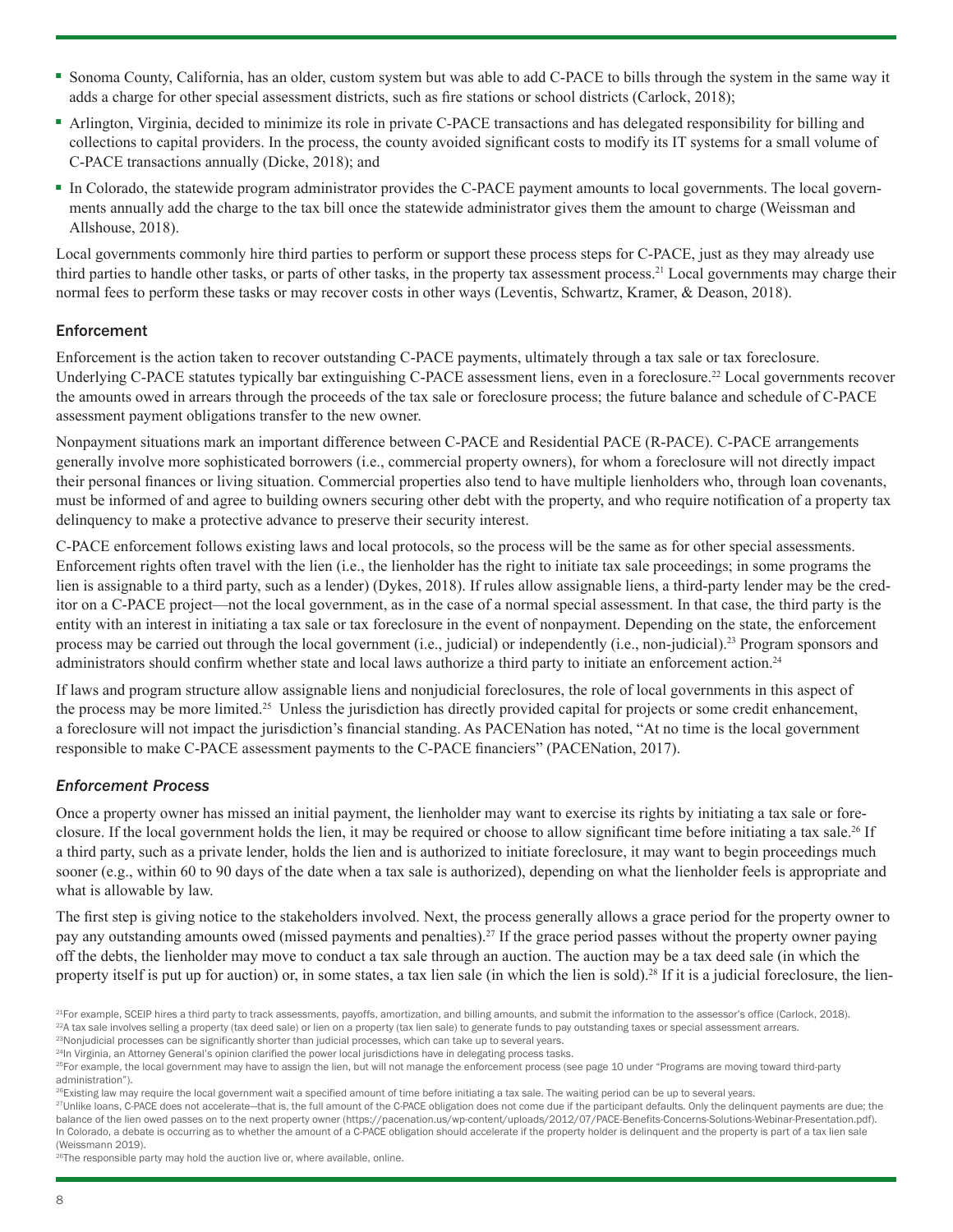holder must petition a court—often through the local government—for authorization to take the property to auction. In a nonjudicial process, the lienholder may conduct the auction without court authorization or local government support.<sup>29</sup> Proceeds from the auction pay arrears to the lienholder.

#### *Enforcement Experience*

C-PACE programs have funded about 1,870 projects since 2008 (PACENation, n.d.). Based on interviews with experts conducted for this brief, only one project has defaulted.<sup>30</sup> At the same time, most C-PACE projects have closed in the last two to three years. Although default rates are likely to remain low relative to the total number of C-PACE projects, stakeholders should prepare for the possibility of defaults increasing as more projects are completed.

Delinquencies are more common; in most cases, lenders and program administrators can work with property owners, mortgage holders, and other creditors to get payments back on track—for example:

- Connecticut, with one of the largest C-PACE programs in the country, has had a few delinquencies. The Connecticut Green Bank is the C-PACE program administrator and the lender on some projects. It has modified loan terms to help two property owners get back on schedule with payments (Dykes, 2018).
- In California, C-PACE program administrator Dividend Finance notified the mortgage holder of a delinquency on a property-secured obligation. The mortgage holder made a protective advance to cure the delinquency and to preserve its security interest. The property was subsequently sold privately to another investor that has resumed timely payments. Because Dividend Finance had previously obtained the mortgage holder's consent to the C-PACE assessment, the mortgage holder could move quickly to resolve the delinquency.

#### *Enforcement Preparation*

To prepare for the eventuality of a default and foreclosure, program sponsors, program administrators, and other C-PACE stakeholders can take the following steps:

1) Consider, understand, and communicate to participants and stakeholders:

- a. The role of the local government in the tax sale process:
	- Can the local government assign the responsibility to a third party?
	- If so, does the local government want to be involved in the process—and in what ways?
- b. The tax sale process, timelines, and options:
	- Are both judicial and nonjudicial foreclosures possible?
	- Does the process include a tax lien sale or just a tax deed sale?
	- What are the implications (e.g., how fast is the process)?
- 2) Obtain mortgage holder consent when putting together C-PACE deals, leverage relationships with the mortgage holder, and foster the mortgage holder's understanding of the C-PACE process.
- 3) Be in touch with other lienholders on delinquent properties (e.g., the mortgage holder) to gain insight into borrower's situation. Consider the following questions:
	- Is the borrower behind on other obligations?
	- Is there a problem with the underlying business?

## **Conclusion**

#### General Themes and Trends

With the emergence of C-PACE financing throughout the United States, driven in part by demand from property owners and developers, local governments will continue to ask questions about benefits and potential risks before creating or joining a C-PACE program. This issue brief focuses on three potential risks frequently cited as concerns by local governments—increased staff time commitments, financial risks, and increased tax foreclosures—and finds they will either occur very rarely or can be managed through careful program design and

<sup>&</sup>lt;sup>29</sup>In a judicial foreclosure, the local government may need to conduct the auction. In a nonjudicial process, the third-party lienholder is responsible for conducting the auction. <sup>30</sup>In the case of the one reported default, the property owner began missing payments a year and a half after the C-PACE project was completed. The program administrator (a party to the enforcement) and the third-party lender for the project (the lead on the enforcement) worked with the mortgage holder, the owner, and other creditors to try to avoid the default. Working with the mortgage holder and other creditors on the property, the C-PACE lender found out the property owner was delinquent on all its obligations and that, due to the failure of an essential piece of equipment, the business was failing.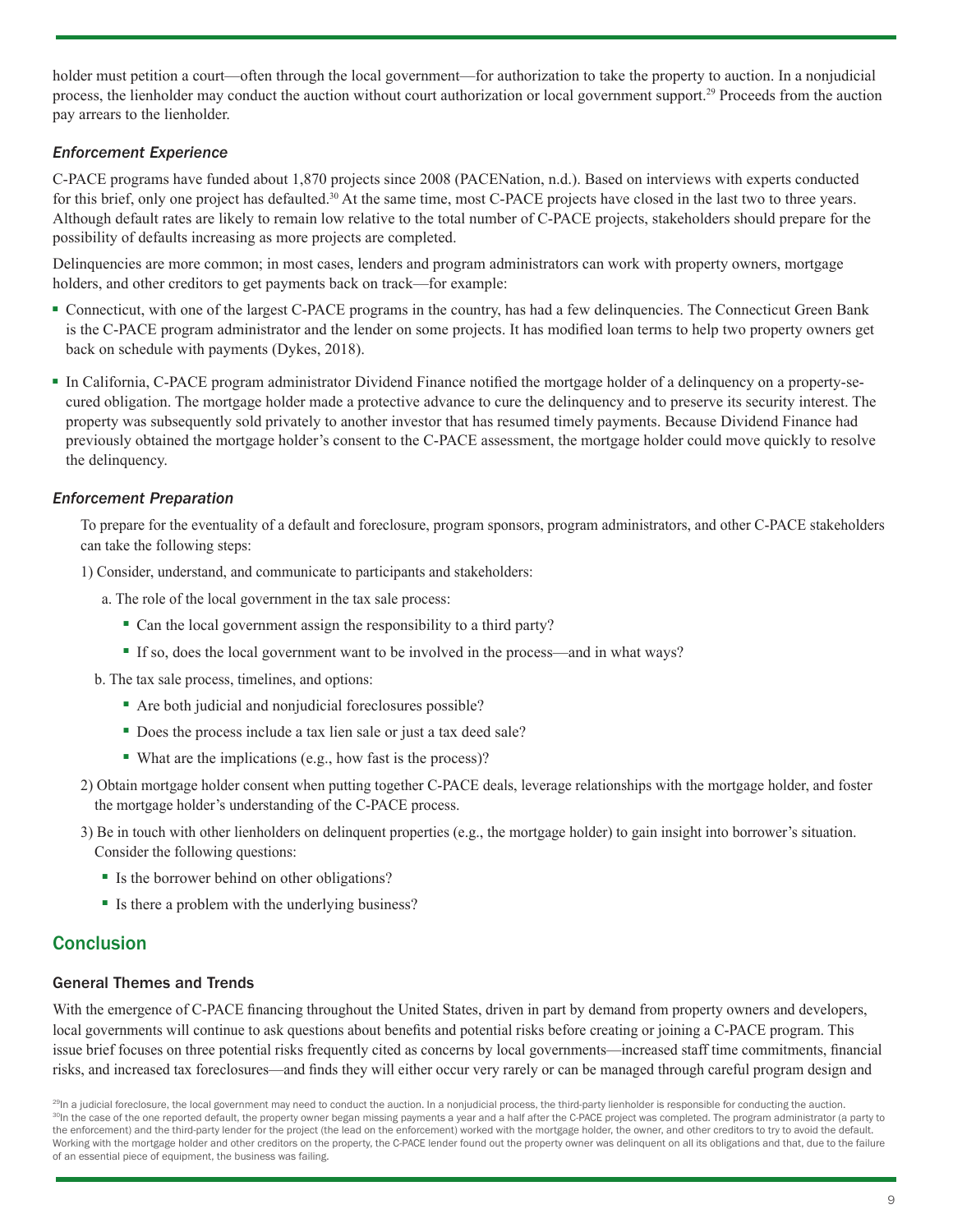planning. Supporting this finding is a trend towards increased responsibilities for third-party program administrators and capital providers, which significantly reduces local government responsibilities, and the rare occurrence of default on C-PACE assessments to date.

Several themes and trends emerge from our research:

**C-PACE is not R-PACE for commercial buildings.** Consumer protection issues for C-PACE differ from those for R-PACE. This is because C-PACE projects generally involve more sophisticated property owners and other creditors with interests in the property, who often have covenants that require notice and consent for the property to secure another obligation. In addition, most jurisdictions have far more residential than commercial properties. Nationally, annual project volume for C-PACE has been far lower than for R-PACE. Project timing and scope are also different, which has implications for the program process.<sup>31</sup>

**Programs are moving toward third-party administration.** The industry has seen some program administrative structures in which third parties (as opposed to local governments) take on administrative responsibilities such as recording, billing, collections, and remitting payments to the capital provider and other service providers. Some local jurisdictions have authorized third party enforcement, which can expedite the resolution of a nonpayment but some capital providers may be hesitant to invest in programs unless the local government is responsible for enforcement (see above).

In one jurisdiction, the county will enforce the lien via its normal tax foreclosure process or, alternatively, may assign the C-PACE lien to the capital provider, and thereby allow the capital provider to enforce the lien according to the terms of the C-PACE financing documents. This private enforcement may move through the legal process more quickly than a local government-managed tax foreclosure. However, there may be tradeoffs, for instance, Brian McCarter of SRS says, "some local governments may not adopt C-PACE if they are required to be the responsible party for assessment lien enforcement while some capital providers may be reluctant to participate in programs where they are the responsible party for enforcement" (McCarter, 2019).

**To date, defaults are very rare, but delinquencies do occur.** Only one C-PACE project has defaulted to date out of nearly 1,870 completed projects since 2008 (PACENation, n.d.). Delinquencies are more common. C-PACE program stakeholders need to know what practices may be helpful in moving delinquent property owners to return to full and timely repayment. Open communication among lienholders, program sponsors, property owners, and mortgage holders is helpful in addressing delinquency issues.

**C-PACE projects represent a small fraction of total assessments in any jurisdiction.** Generally, local government tasks for C-PACE are comparable to tasks for other special assessments. Most local governments participating in a C-PACE program will only have a few C-PACE projects per year at most.

#### Potential Local Government Burdens

The amount of ongoing work required for a local government to participate in C-PACE depends on three variables, illustrated in Table 2:

- How much of the process the local government can and will delegate;
- How many projects a program finances each year; and
- How much effort an individual project takes (if the local government is in charge of developing projects).

The local government's staff commitment for recording, billing, collection, and remittance is generally minimal. Where a third-party administers C-PACE, local governments may delegate some or all of these tasks and may have no role at all. In some jurisdictions, local governments may delegate enforcement to a third party (stakeholders should be clear about whether enabling legislation authorizes thirdparty enforcement).

Even for local governments managing the enforcement process, the required staff time may be nominal when taken in perspective. The staff requirements to record, bill, collect, and potentially enforce for a few C-PACE projects are similar to tasks for other property tax and special assessments on potentially several hundred or several thousand other properties (Weissmann and Allshouse 2018). For example, in Boulder, Colorado—which participates in the third-party administered, statewide C-PACE program—any C-PACE project delinquency would be one of some 2,000 property tax and special assessment delinquencies in a given year. The delinquency could result in a tax lien sale in which a software program creates a list of delinquent properties and the treasurer's office checks the list and conducts a live auction. (Other counties carry out the auctions online.).

31For example, to protect consumers, R-PACE programs may require that contractors only receive payment once a project is completed. Commercial projects could last several months and may incur far higher costs, which could be untenable for contractors.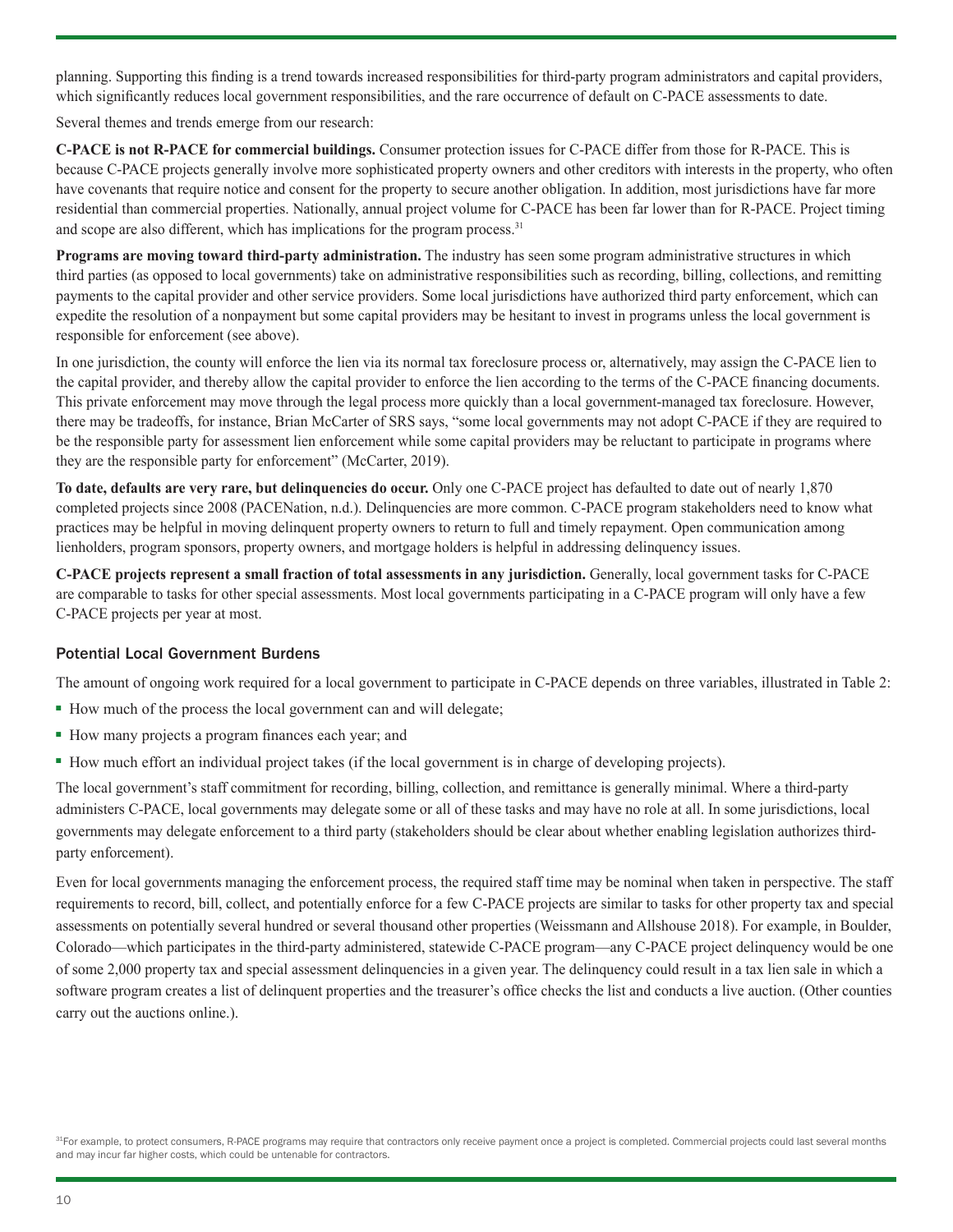#### Lessons Learned

We draw the following conclusions from our research and interviews:

- It is important to understand existing state laws relevant to C-PACE programs, any enabling legislation needed for a new C-PACE program, and the administrative structures of C-PACE programs that may be available.
- Local governments should consider several questions to gauge the commitment required to participate in C-PACE, including (adapted from Sherman 2018):
	- Who performs the required tasks in a traditional assessment process, how long do these tasks take, and what is the cost of performing the tasks?
	- Who will undertake these assessment tasks for a C-PACE program?
	- Do any legal questions need to be addressed regarding the authority of certain parties to carry out any of these tasks?
	- How will the jurisdiction ensure a firm legal basis for the lien for each project?
	- Where will the funds flow in a C-PACE program, and how long does each transaction take?
	- Are existing laws sufficient to govern each part of the process, or are there gaps in guidance for some aspects of C-PACE arrangements that will require contracts?
	- Who will ensure the assessment is on property tax bills?
	- Who will confirm the funds have arrived from the property owner?
	- Where will the funds go (into whose account)?
	- How will enforcement of the assessment work?
- The main risk identified by interviewees for this brief is financial loss to capital providers, due to projects failing to repay C-PACE obligations. Since most programs are not capitalizing these projects with their own money, interviewees see this risk as very low for local governments.<sup>32</sup>
- Obtaining mortgage holder consent for C-PACE in the project development phase has proved to be valuable in delinquency situations. Speaking with other lienholders in a delinquency situation can potentially remedy the situation and provide the lender and program administrator with a better understanding of the situation: Is the borrower delinquent on other obligations? Is there a problem with the underlying business that other stakeholders may not be able to correct?
- Program administrative structure is an important determinant for local government workload.
- Program sponsors and program administrators need to be clear about what enabling legislation and existing laws authorize third parties to do, especially for enforcement tasks, as some localities are asking third parties to take on new roles in C-PACE programs. This is particularly important if these authorizations are absent from or unclear in enabling legislation.
- To prepare for and deal with an enforcement, stakeholders should understand the enforcement process and any specific requirements in C-PACE-enabling legislation. Clarity is needed with respect to entities responsible for each task, how those tasks are carried out, timelines (e.g., for delinquency, default, and foreclosure), and any distinct features of the enforcement process (e.g., whether nonjudicial foreclosures are possible).
	- If a delinquency occurs, the lender, program administrator, or the local government should reach out to the property owner, as well as other lienholders on the property. This can help reveal whether the property owner is delinquent on other obligations and what the financial health of the underlying business is, which may inform the next steps the lienholder takes.
	- Responsible stakeholders should understand what options for flexibility are available to remedy a delinquency (e.g., waiving certain fees, restructuring the payment schedule).

## Acknowledgements

The authors thank Sean Williamson, Eleni Pelican, Jenah Zweig, and AnnaMaria Garcia of DOE's Office of Weatherization and Intergovernmental Programs for their support of this project.

For participating in interviews and providing input for this brief, we thank Alycia Allshouse, Josh Campbell, Craig Carlock, Mike Centore, Scott Dicke, Mackey Dykes, David Gabrielson, Peter Grabell, Michael Karlosky, Wendy O'Malley, Elyssa Rothe, Genevieve Sherman, Marco Velotta, and Paul Weissmann.

For reviewing a draft of this brief and providing comments, we thank Josh Campbell (ShowME PACE), Jessa Coleman (PACE Financing Servicing), Scott Dicke (SRS), Mackey Dykes (Connecticut Green Bank), Peter Grabell (Dividend Finance), Clifford Kellogg (C-PACE Alliance), Wendy O'Malley (Massachusetts Development Finance Agency), Brian McCarter (SRS), Genevieve Sherman (Greenworks Lending), and Paul Weissmann (Treasurer, Boulder County, Colorado). Thanks also to Kristan Johnson for her help in initial formatting.

32Paul Weissmann and Alycia Allshouse of the Boulder County, Colorado, Treasurer's Office see even that low level of risk as shifted to the statewide C-PACE program in which the county participates (Weissmann and Allshouse 2018).